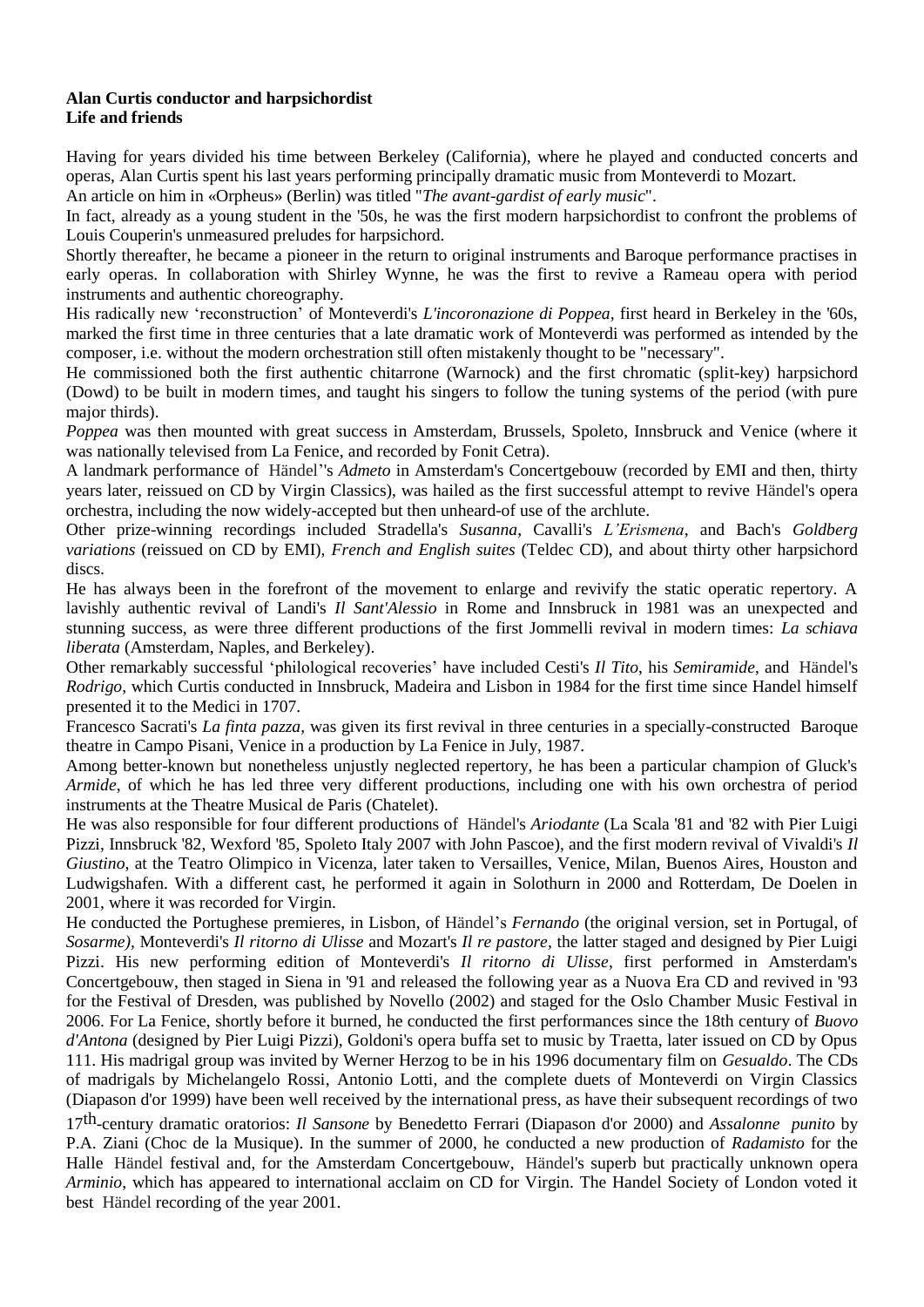In 2002 he conducted Handel' Händel's *Giulio Cesare* in Monte Carlo, *Deidamia* in Siena (recorded by Virgin and awarded both the Preis der deutschen Schallplattenkritik as best opera CD of 2003 and the 2004 International Händel recording Prize), and a program of Händel arias called "La Maga Abbandonata" for the Resonanzen Festival in Vienna (Grosse Saal, Konzerthaus), subsequently a best-selling CD for BMG Classics, who also released the opera *Lotario*.

More recently he and **Il Complesso Barocco** have recorded Händel's operatic duets ("Amor e gelosia") with Patrizia Ciofi and Joyce DiDonato, as well as his operas *Radamisto* and *Fernando,* and a masterpiece by the Viennese court composer Francesco Conti, the oratorio *David* (Virgin Classics).

The list of highly-acclaimed Händel opera performances and recordings continues with *Rodelinda, Floridante, Tolomeo, Ezio, Berenice, Giove in Argo*, *Giulio Cesare*, *Alcina* and *Ariodante*, the last two with Joyce DiDonato in the title roles.

Using a brilliant reconstruction by Alessandro Ciccolini of the missing parts to Vivaldi's newly rediscovered *Motezuma*, Il Complesso Barocco also made the first recording (DGG Archiv) as well as staged performances in Lisbon, Wiesbaden, Bilbao and Italy (available in DVD from Dynamic).

In 2006 the same team produced the first modern reprise of Vivaldi's *Ercole su'l Termodonte,* designed and staged by John Pascoe for the Spoleto Festival – the DVD of which won DVD of the year in 2007. For the 50<sup>th</sup> anniversary of this festival in 2007 Alan Curtis was also invited to conduct a new production by Handel's *Ariodante* again designed and staged by John Pascoe (both productions also available in DVD from Dynamic).

Other new recordings with Alan Curtis conducting Il Complesso Barocco include Haydn operatic arias and overtures with Anna Bonitatibus, Porpora operatic arias and symphonies with Karina Gauvin, Händel arias for Carestini with Vesselina Kasarova, and "Hidden Händel" with Ann Hallenberg, a collection of little-known but superb arias, some of them still unpublished.

An unusual recent project was a Händel Bestiary, a collaboration with his dear friend, the celebrated novelist Donna Leon. Already a best-seller in German-speaking countries, under the title *Tiere und Töne*, editions have sold out and been produced in other languages, all with illustrations by Michael Sowa which accompany twelve arias by Händel, about twelve, different animals, recorded for the occasion by his ensemble 'Il Complesso Barocco' and four soloists brought out in 2011. It is a book of essays accompanied by a CD of twelve arias by Händel about twelve different animals, recorded for the occasion by Il Complesso Barocco and four soloists, all described, including legends from Medieval bestiaries, in Leon's text, with accompanying illustrations by Michael Sowa.

Other CDs issued in 2011 include Händel's *Ariodante* with Joyce DiDonato, Gluck's *Ezio* with Ann Hallenberg, Sonia Prina, Topi Lehtipuu and Max Cencic, "*Streams of Pleasure*" (arias and duets from Handel's oratorios) sung by Marie Nicole Lemieux and Karina Gauvin, Domenico Scarlatti's *Tolomeo e Alessandro*, as well as a DVD of Vivaldi's *Motezuma*. More recent productions include Vivaldi's *Catone in Utica* (Naive) and *Drama Queens* with Joyce DiDonato.

In 2013 Alan Curtis started a collaboration with the famous music publisher Boosey & Hawkes for a series of editions of music that Il Complesso Barocco has performed.

\_\_\_\_\_\_\_\_\_\_\_\_\_\_\_\_\_\_\_\_\_\_\_\_\_\_\_\_\_\_\_\_\_\_\_\_\_\_\_\_\_\_\_\_\_\_\_\_\_\_\_\_\_\_\_\_\_\_\_\_\_\_\_\_\_\_\_\_\_

\_\_\_\_\_\_\_\_\_\_\_\_\_\_\_\_\_\_\_\_\_\_\_\_\_\_\_\_\_\_\_\_\_\_\_\_\_\_\_\_\_\_\_\_\_\_\_\_\_\_\_\_\_\_\_\_\_\_\_\_\_\_\_\_\_\_\_\_\_

He is survived by his partner of the last 25 years - the lutenist Pier Luigi Ciapparelli; his ex-wife Jennifer Curtis of Berkeley, California; his adored and talented daughters, Julia Curtis, and Daria Wrubel of Berkeley, California; and his beloved grandchildren Cornelia Curtis (3 years old) and Zachary Wrubel (8 years old).

## EARLY FRIENDSHIPS

His 1956 - 58 Fulbright Awards brought him to Amsterdam, where his harpsichord studies with Gustav Leonhardt forged a lasting friendship, united as they were by a similar vision and love for all the related arts. Alan Curtis's time there, with both Leonhardt and Nicholas Harnoncourt, as well as the harpsichord maker Martin Skowroneck, brought added depth to the years he worked at his doctoral degree. This led inevitably to his being at the forefront of the revival in presentation of (in his words) "pre-romantic music".

## BEING THE FIRST

Alan Curtis was the 'first' in so many areas that it is almost impossible to list them or to believe that one man could have that degree of vision.

He wanted (again using his own terminology) '*to be radically authentic*' in giving new life to what is generally considered to be 'ancient music' and it was this spirit of radicalism, that led him to be the first in reconceiving the treatment of many fields, that are now accepted as being standard musical practice. Among them Alan Curtis was